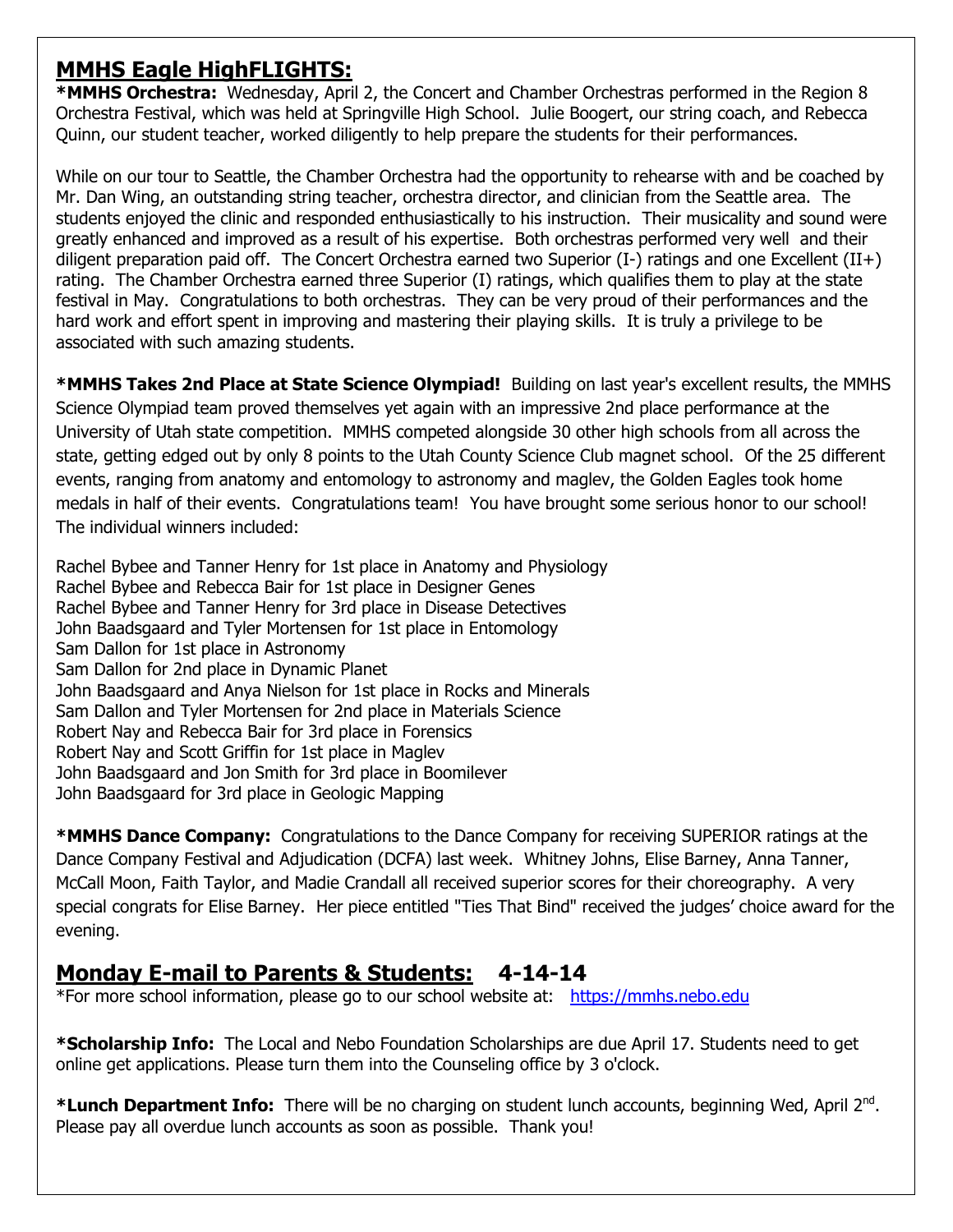**\*MMHS FFA:** Each year members of the Maple Mountain FFA and local 4-H Clubs exhibit and sell animals in several Utah Junior Livestock Shows. Sale prices of their animals vary and generally at market prices the youth will not make a profit. To stimulate the interest of the youth and keep them from discouragement, we help them through purchasing their livestock. For more information on how you can help visit [www.maplemountainffa.com](http://www.maplemountainffa.com/)

**\*MMHS Welding:** Maple Mountain High School Welding Class needs your help to send its Welding Fabrication Team back to Kansas City, MO for the National Competition, AGAIN!. At the end of March, our team of three boys won the Gold Medal at the state level, for the second year in a row! The team has been invited back to compete among the top teams in the country. In hopes to help with this cost we would like to invite you to sign up and bring in anything you need to have repaired or re-welded. If you provide the material to fix your project, we will weld it back together for you. In return, we ask that you please donate money when your project is completed to help these boys make it back to Kansas City. Last year we had a great turn out and helped a ton of people fix many different projects. The 2nd annual MMHS Welding Fix It Saturday will be held May 3rd from 8am to 4pm. We ask that you please be generous in your donations, but the amount donated will be up to you. To set up a time or discuss your project needs, please contact MMHS welding instructor, Jared Massic at: [Jared.Massic@nebo.edu](mailto:Jared.Massic@nebo.edu) or call him at [801 794 6740.](tel:801%20794%206740)

**Career Pathway Honor Cords**: If your senior student has earned 3 credit hours in a CTE area (Business/Computers, Health Sciences, FACS, Trades & Tech, etc.), he/she may be eligible to wear a white honor cord at graduation. Please check this link<http://mmhs.nebo.edu/pathways> to discover the 32 CTE pathways that MMHS has to offer. If your student meets the requirements for any pathway, they may obtain a purple colored application from their CTE teacher, or they may see Mrs. Dunn in C100 to obtain an application. It is possible for students to complete more than one pathway. Students who complete additional pathways, will earn a special eagle pin to attach to their honor cord. Applications are due to Mrs. Dunn's office **by Wednesday, April 30.**

**Apr 14-Apr 19 "MMHS Student Body Officers' Elections—Primary Week"**  $*$ Apr 14 Baseball vs Lehi @ MMHS  $*A$ pr 15 School Community Council Mtg @ 3pm in the Eagle's Nest Boys' Soccer vs Timpview @ MMHS Varsity & JV Baseball @ Timpview Softball @ Wasatch Boys' Tennis vs Provo @ MMHS Cheer Parent Mtg @ 3:15pm in the Team Room (A-107) Drill Team Parent Mtg @ 6pm in the Team Room (A-107) Sign-up/Registration for Jr. Drill @ 5pm in the Dance Studio Commons Area  $*$ Apr 16 Region 8 Training Choir Festival from 2-8pm in MMHS Auditorium (Mendenhall) Girls' Golf @ Canyon Hills Soph/JV Track Meet @ Provo High School Cheer Try-out Clinic from 3-5:30pm in the Main Gym (Apr 16 & 17)  $*Apr 17$ Boys' Soccer vs Wasatch @ MMHS Varsity Baseball vs Timpview @ MMHS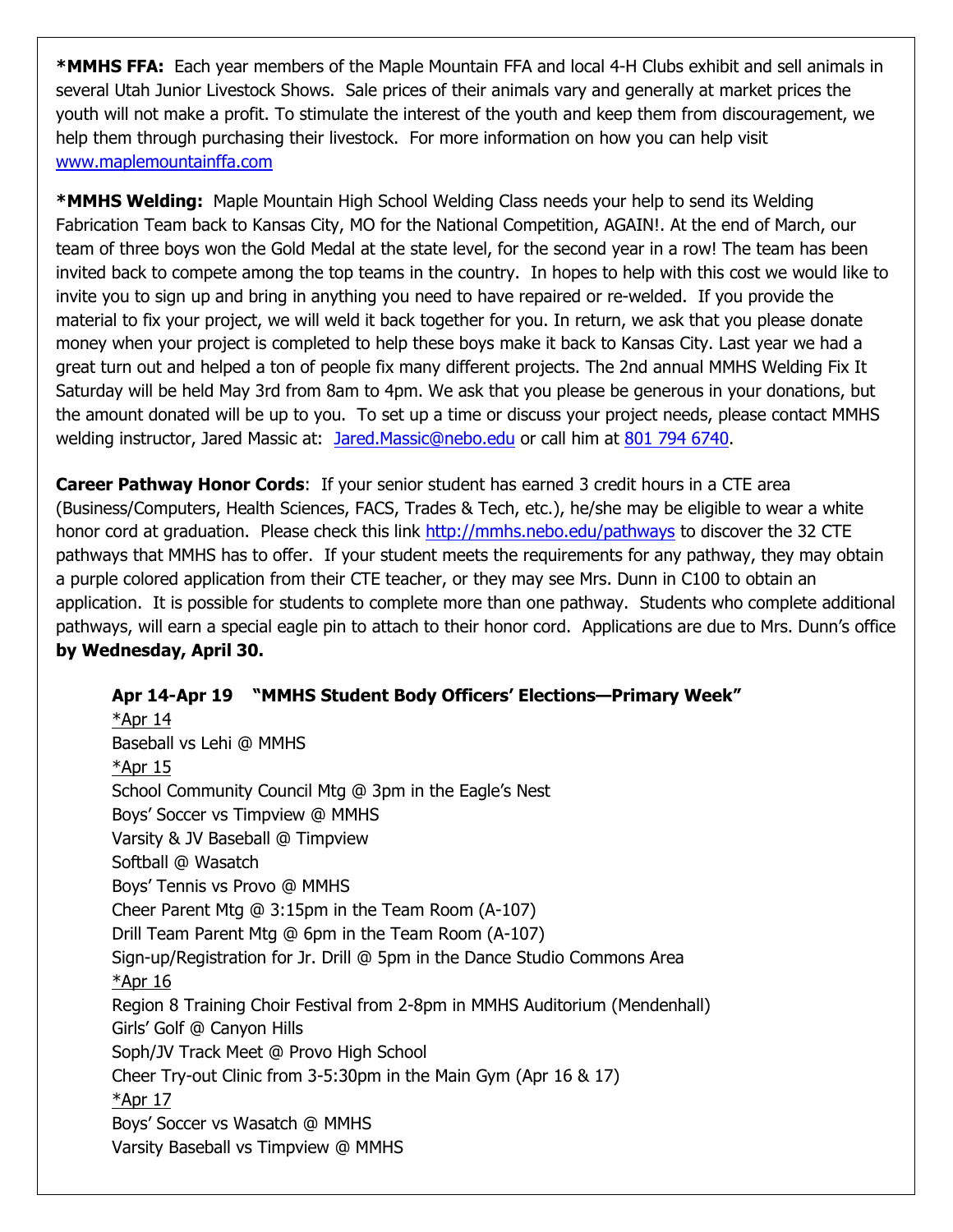Sophomore Baseball @ SFHS Softball vs SHHS @ MMHS Boys' Tennis vs Wasatch @ MMHS Cheer Try-out Clinic from 3-5:30 pm in the Main Gym \*Apr 18 **Prom Assembly (We will be on a morning assembly bell schedule, as listed below.)** Student Body Officers Elections (voting during 1<sup>st</sup> period) Cheer Try-outs @ 3pm in the Main & Aux Gyms Track-Utah County Invite @ Lehi High School (Apr 18 – Apr 19) Softball @ Juab JV Baseball vs Timpview @ MMHS \*Apr 19 Track-Utah County Invite @ Lehi High School Boys' Tennis Tournament @ Logan High School PROM @ Sundance (8-11pm) Promenade & Pictures @ 5pm (Promenade in Auditorium; Pictures in Aux Gym)

## **Apr 21 – Apr 26 Student Body Officers FINAL Election Week**

\*Apr 21 Sophomore Baseball vs SHS @ MMHS Softball make-up game vs Provo @ MMHS Jr. Drill Classes @ 4pm in Aux Gym (Brenchley), Apr 21-24 Drum Major Clinics @ 2:45pm in Band Room B-100 (Wilson), Apr 21-24 Dance Company Clinics @ 3pm in Dance Room A-117 (Palfreyman), Apr 21-22 \*Apr 22 Boys' Soccer @ SFHS Girls' Golf @ Spanish Oaks Boys' Tennis @ SFHS Varsity & JV Baseball vs SHS @ MMHS Softball @ SFHS Chamber Singers & UVU Chamber Choir @ St Frances of Assisi, Orem (Mendenhall) Jr. Drill Class @ 4pm in Aux Gym (Brenchley) Drum Major Clinic @ 2:45pm in Band Room B-100 (Wilson) Dance Company Clinic @ 3pm in Dance Room A-117 (Palfreyman) \*Apr 23 Dance Company Auditions @ 3pm in Dance Room A-117 (Palfreyman) Region Large Choir @ Timpview Work Based Learning Seminar @ 9am in auditorium (Dunn) Jr. Drill Class @ 4pm in Aux Gym (Brenchley) Drum Major Clinic @ 2:45pm in Band Room B-100 (Wilson) \*Apr 24 Boys' Soccer vs SHS @ MMHS Boys' Tennis @ Timpview Varsity Baseball @ SHS Jr. Drill Class @ 4pm in Aux Gym (Brenchley) Drum Major Clinic @ 2:45pm in Band Room B-100 (Wilson) Booster Club Meeting @ 7:30 pm in Room B-100 (Wilson)